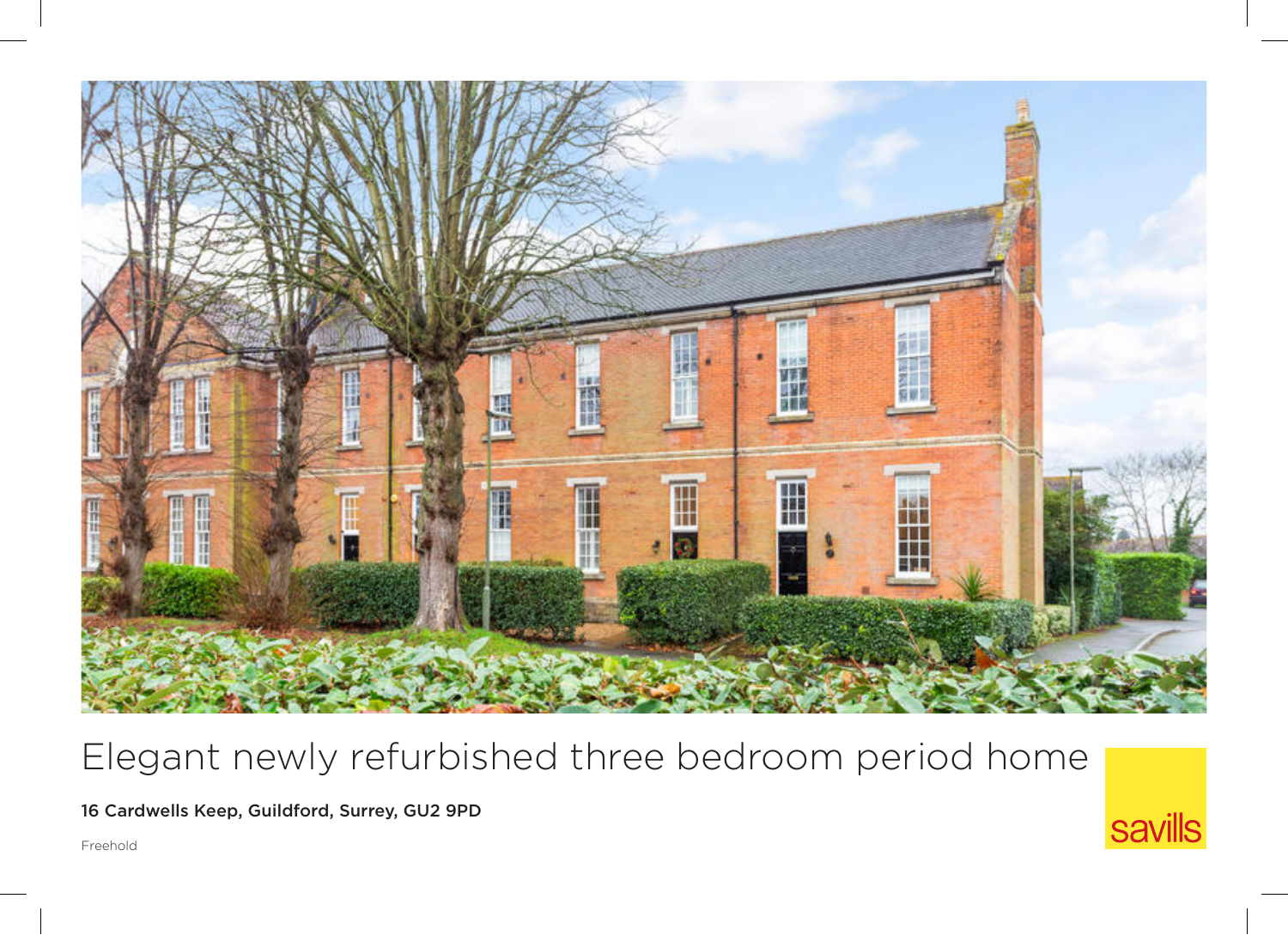Fully refurbished to a high standard • Spacious and light sitting room measuring over 21 ft • Newly fitted kitchen • 3 bedrooms • Cloakroom and utility area • Fitted storage throughout • Rear garden • Garage

## **Local information**

Guildford High Street is known for its pretty traditional feel with views towards the surrounding hills. There are a number of independent shops and restaurants all within a short distance. The recently redeveloped Tungsate Quarter is in close proximity, and boasts the Ivy Brasserie and Gail's Bakery amongst its highlights. The area also features the historic Guildford Castle grounds and country walks are varied with Pewley Down and The Chantries close by.

Guildford mainline station is approximately 1.4 miles away and has a frequent service to London Waterloo, with journey times from around 35 minutes. The A3 provides a direct route to London and the south coast, linking at Wisley with the M25 for the airports and the national motorway network.

There is an excellent selection of schools in the area, including Rydes Hill, The Royal Grammar School, Guildford High School and Tormead amongst many others. There is also the University of Surrey and Guildford Law College located in the town.

## **About this property**

Formed from the beautiful old barrack buildings, 16 Cardwells Keep is an immaculately presented property that has been entirely refurbished to an exceptionally high standard within the last year.

The sitting room is an impressive space filled with natural light and enjoys wonderful proportions, ornate cornicing and ceiling rose, and large windows fitted with bespoke shutters.

To the rear is the stylish kitchen which is well appointed with traditional style cabinetry, butler sink, Range cooker and modern built-in appliances. The ground floor also benefits from a combined cloakroom and utility space.

First floor accommodation comprises of a principal bedroom generous in size with the benefit of a walk-in wardrobe with mezzanine storage area above. There are two further bedrooms and a family bathroom.

Outside, the garden has been recently fully planted and is low maintenance with a pleasant seating area and level lawn.

The property has a detached garage with with secure, electric door and parking bay in front.

The front of the house has attractive views across the well presented communal area.

The owners have undertaken a significant level of refurbishment, including the entire heating system and boiler, lighting and electrics, Karndean flooring and cosmetic upgrades. The property benefits from double height ceilings throughout, offering plentiful light and space in every room.





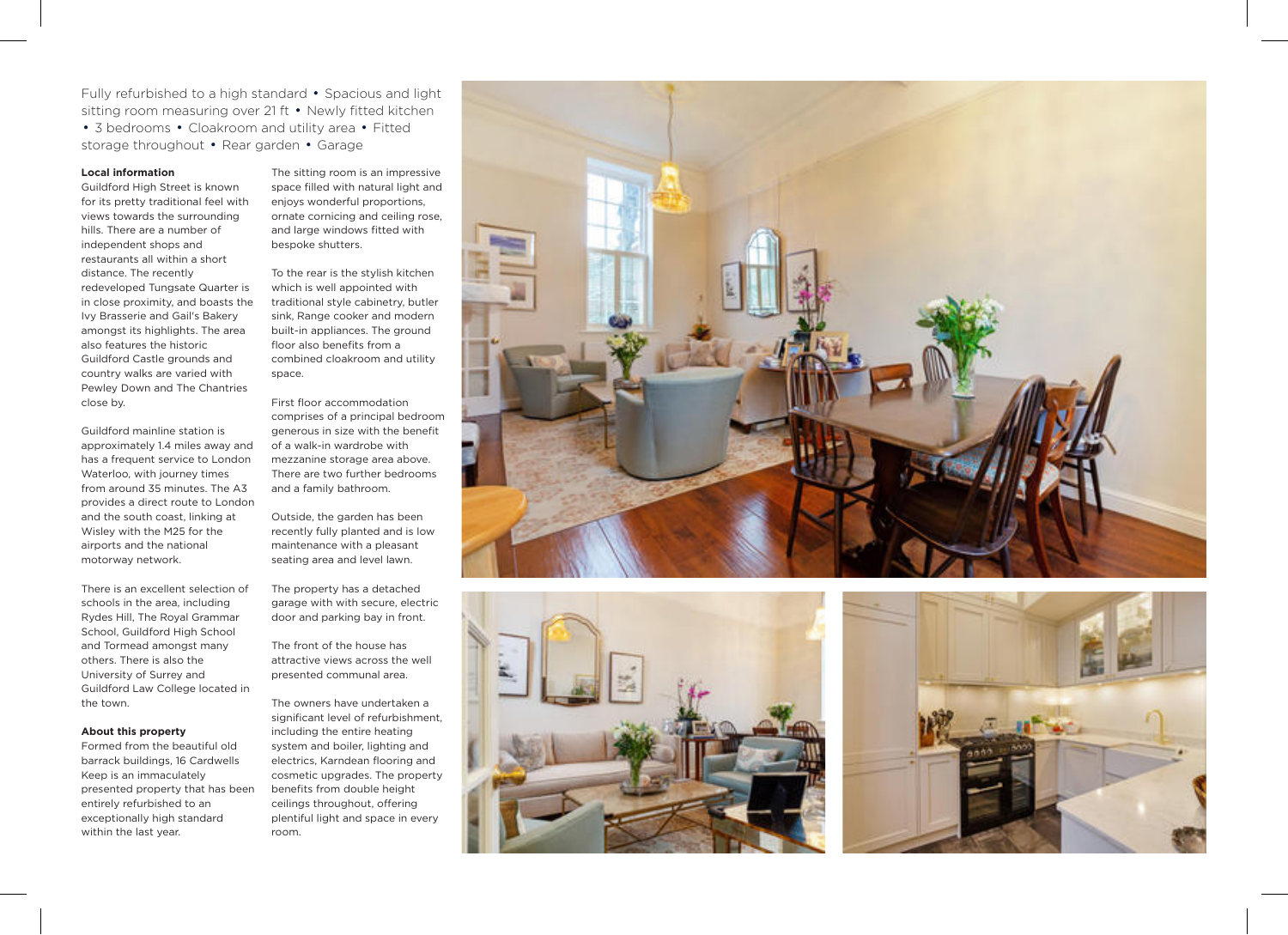